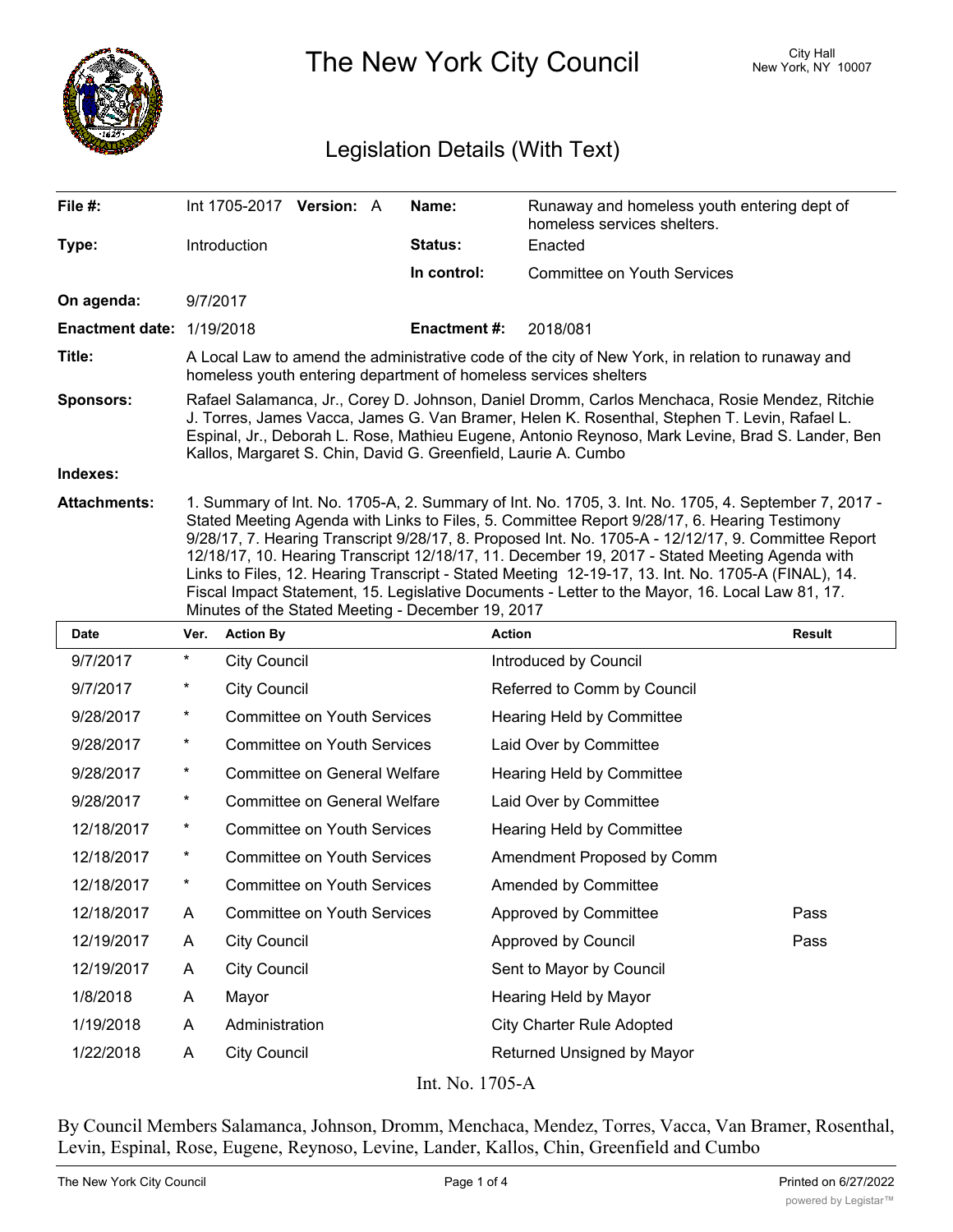A Local Law to amend the administrative code of the city of New York, in relation to runaway and homeless youth entering department of homeless services shelters

Be it enacted by the Council as follows:

Section 1. Section 21-401 of the administrative code of the city of New York, subdivision a as added by local law number 81 for the year 1996 and subdivisions c, d and e as added by local law number 23 for the year 2013, is amended to read as follows:

§ 21-401 Definitions. [Whenever used in] For the purposes of this chapter the following [words shall] terms have the following meanings:

[a. "Commissioner" shall mean] Commissioner. The term "commissioner" means the commissioner of the department of youth and community development.

[b. "Department" shall mean] Department. The term "department" means the department of youth and community development.

Homeless young adult. The term "homeless young adult" has the same meaning as provided in section 532-a of the executive law.

Homeless youth. The term "homeless youth" has the same meaning as provided in section 532-a of the executive law. For the purposes of this chapter, the term "homeless youth" shall also include homeless young adults.

[c. "Runaway and homeless youth services" shall mean department administered] Runaway and homeless youth services. The term "runaway and homeless youth services" means department-funded street outreach and referral services, drop-in centers, runaway and homeless youth crisis [shelters] services programs, and transitional independent living [centers] support programs.

Runaway and homeless youth crisis services program. The term "runaway and homeless youth services program" has the same meaning as provided in section 532-a of the executive law.

Runaway youth. The term "runaway youth" has the same meaning as provided in section 532-a of the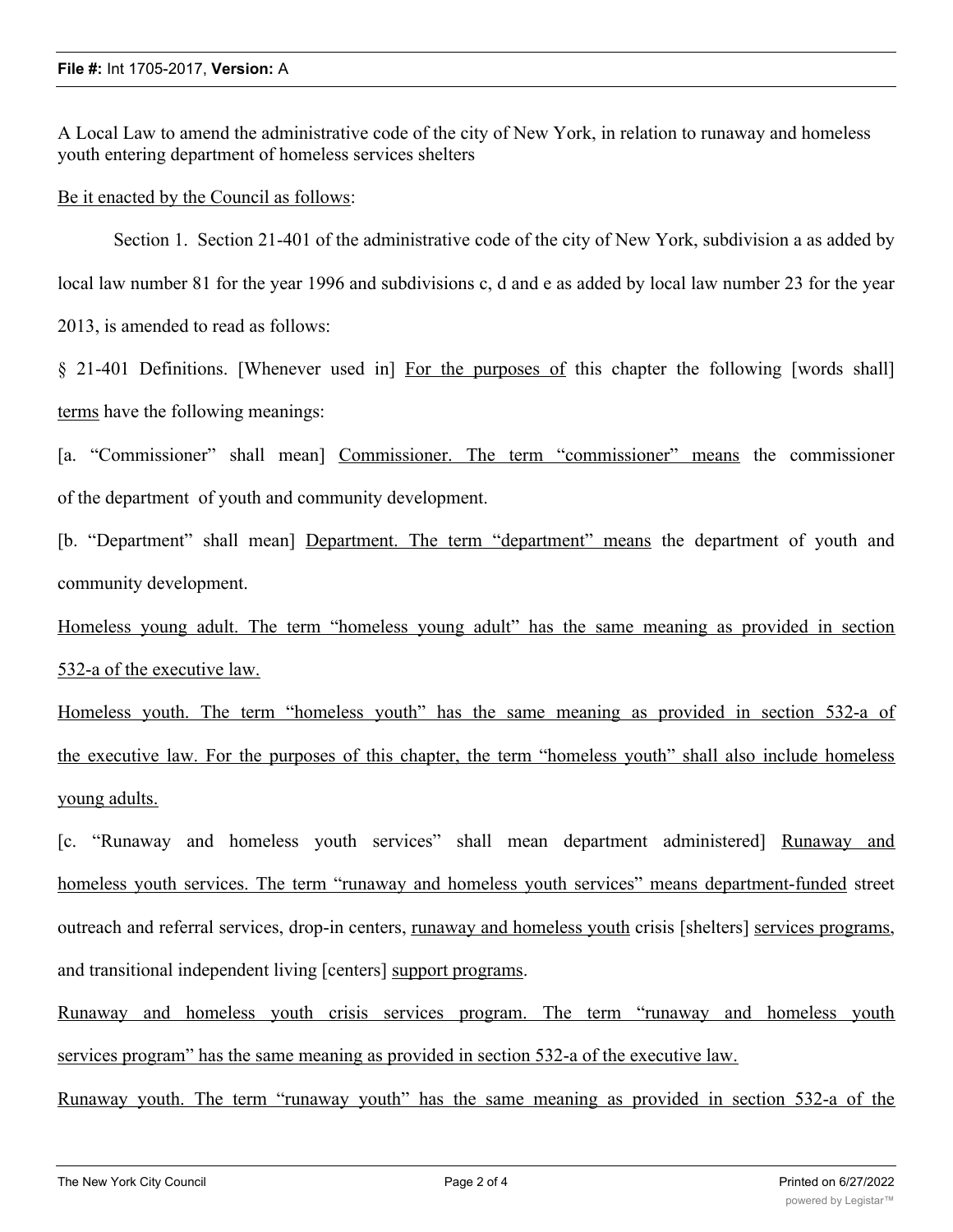## **File #:** Int 1705-2017, **Version:** A

executive law

[d. "Sexually exploited child" shall have] Sexually exploited child. The term "sexually exploited child" has the same meaning as provided in subdivision one of section 447-a of the [New York State] social services law.

Shelter services. The term "shelter services" means residential programs within runaway and homeless youth crisis services programs and transitional independent living support programs.

Transitional independent living support program. The term "transitional independent living support program" has the same meaning as provided in section 532-a of the executive law.

[e. "Youth shall mean] Youth. The term "youth" means any person under [twenty-four] 24 years of age.

§ 2. Chapter 4 of title 21 of the administrative code of the city of New York is amended to add new section 21-405 to read as follows:

§ 21-405 Intake and assessment of runaway and homeless youth.

a. Definitions. For the purposes of this section, the following terms have the following meanings:

Assessment shelter. The term "assessment shelter" means a facility operated by the department of homeless services or a provider under contract or similar agreement with such department where individuals undergo assessments required to reside in such department's shelter system.

Homeless youth. The term "homeless youth" has the same meaning as provided in section 532-a of the executive law. For the purposes of this section, the term "homeless youth" shall also include homeless young adults to the extent that services to homeless young adults are included in department-funded runaway and homeless youth shelter services contracts.

Intake and assessment. The term "intake and assessment" means the process for entry into a shelter operated by the department of homeless services or a provider under contract or similar agreement with such department.